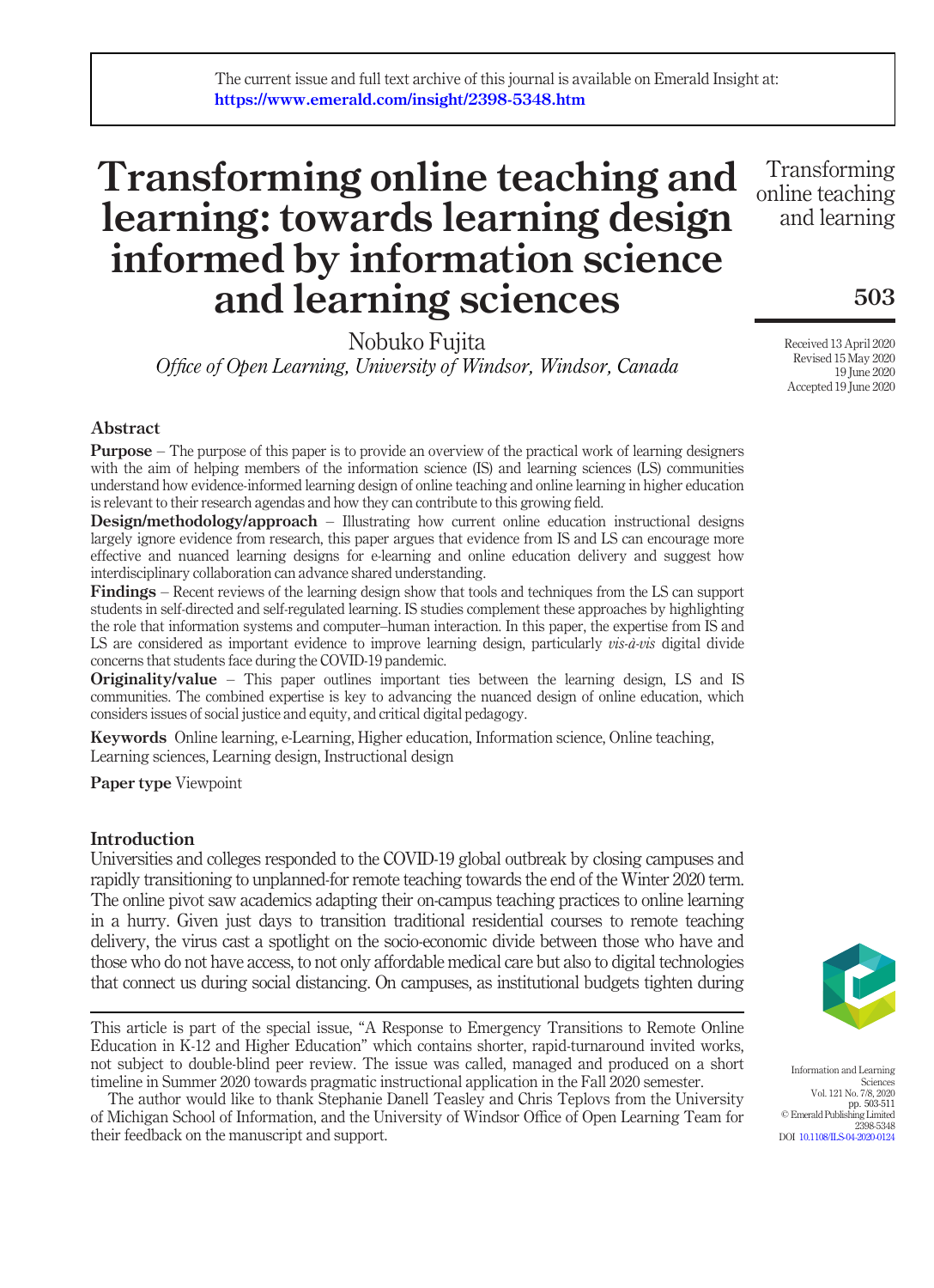the pandemic, contingent faculty face more job insecurity and loss of health benefits. Our increasingly diverse students including members from historically disadvantaged, marginalized groups, such as Black, Hispanic, Indigenous, LGBTQ, adult, international and first-generation students, experienced a deepening of inequality when online learning exposed many differences between students that had been less visible on campus [\(Casey, 2020](#page-7-0)). At my institution, adjuncts or sessional instructors were often excluded from meetings to prepare emergency plans as they held other employment, and international students in disciplines such as engineering and computer science suddenly lacked access to the specialized software, hardware and network connectivity that they needed to complete their final assignments and exams.

As higher education institutions plan for resumption of some on-campus activities, it is becoming increasingly clear that there are no easy answers to the question, "When will the coronavirus pandemic end?" These are unusual times with great uncertainty for how long online delivery of post-secondary courses and programs will continue. Currently, many are experiencing teaching and learning in challenging circumstances fraught with technological, infrastructural and instructional barriers. Evidence from high-quality research can inform effective, efficient and even enjoyable learning experiences, but presently, many learning design practitioners work with "eyes closed", ignoring or skipping over research evidence [\(Neelen and Kirschner, 2020](#page-8-0)).

Learning designers (LD) – also called learning experience designers, educational developers and instructional designers – work in a service role behind the scenes in academia. LD often facilitate faculty development workshops and courses, and support faculty in designing online courses, programs and technology-enabled contexts. Ideally, LD build capacity in faculty to harness the affordances of digital technologies and help students achieve desired learning outcomes. Unfortunately, faculty may refrain from exploring teaching innovation because of institutional culture, myths and practices [\(Beetham and Sharpe, 2020\)](#page-6-0). Yet, the coronavirus crisis presents an unprecedented opportunity to change the status quo by examining the research – practice nexus in online learning design vis-à-vis digital divide concerns. This paper aims to help members of the information science (IS) and learning sciences (LS) communities understand how:

- LD can apply evidence from the information and LS research to their practice in improving e-learning and online education; and
- IS and LS researchers can help LD develop evidence-informed learning designs and contribute to legitimizing the growing field of learning design for effective and efficient online teaching.

This paper will outline important ties between the learning design, LS and IS communities. The combined expertise is key to advancing nuanced evidence-informed learning designs enhanced by consideration of issues of social justice, equity and critical digital pedagogy.

# Towards learning design informed by information science and learning sciences

In the following sections, I first present a brief overview of the way online courses are currently designed by LD in higher education through presenting a case at a small public university. Second, I propose an alternative approach that is informed by evidence from research from IS and LS. Finally, I identify some important links between learning design, IS and LS to transform online teaching and learning practices towards improved, nuanced designs.

## Case: learning design at a small public university

As an LD in the Office of Open Learning (OOL) at the University of Windsor, I support faculty, staff and graduate student instructors in designing and facilitating high-quality

504

ILS 121,7/8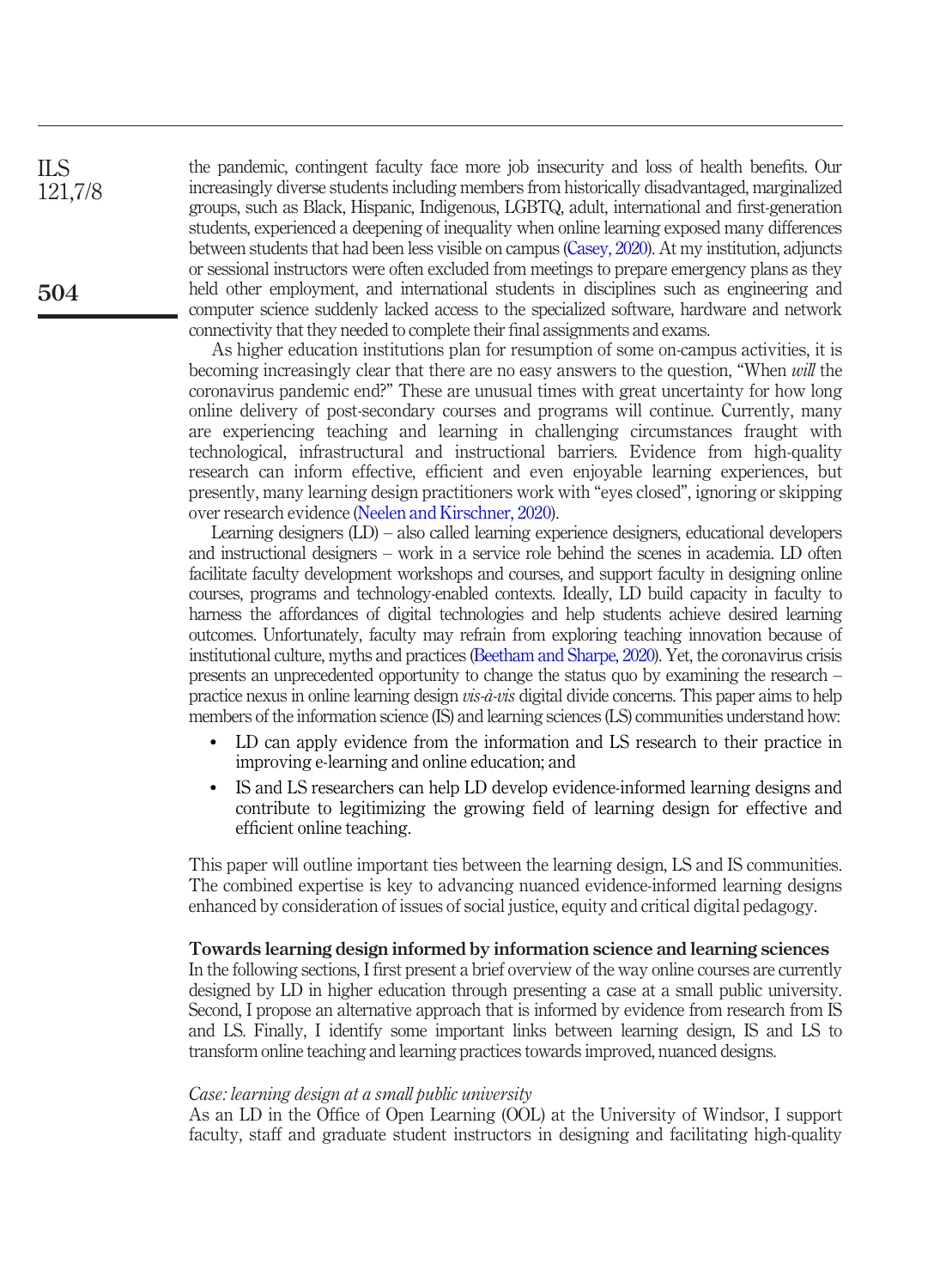online teaching and learning. Our university is a small, public four-year university in Ontario, Canada. In Canada,"college" refers to smaller, often two-year institutions that grant certificates and diplomas rather than degrees. The average cost of tuition in Canada at CA \$6,463 is far less than the average cost of US\$10,116 for the public, in-state public universities in the USA, which is considerably less than the average tuition for public, outof-state and private universities in the USA (Duffl[in, 2019](#page-7-1); [Powell and Kerr, 2019\)](#page-8-1).

My university is considered a mid-sized Canadian research institution with  $16,000+$ students, including international students from nearly 100 countries comprising 23% of the student body. Many of our domestic students are first-generation students from surrounding rural communities. These students were able to return home to their families, and continue their studies in online courses, albeit with slower network access. Similarly, students from the metropolitan Greater Toronto Area simply returned to their homes and continued with highspeed internet access. Others, especially international graduate students, fared rather poorly. Far from home, some of these students were displaced from student residence halls, experienced job loss and began relying on food banks with the cessation of meal plans. They also experienced distress with the health of their family and friends back home in countries such as China, India and the Middle East, exacerbating stress in the final weeks of winter term.

In response to the challenges they were facing because of COVID-19, the university gave all students new grading choices for Winter 2020. Once final grades were uploaded to the system, each student chose from the following three options:

- (1) to accept the final course grade assigned by their professor;
- (2) to request a pass/non-pass grade based on the minimum required passing grade in their program; and
- (3) to voluntarily withdraw from the course without academic penalty.

In addition to the challenges faced by our students, many faculty and staff were forced to upgrade their computers and network connections. They coped with learning to teach online while working from home with children out of school and with family responsibilities. In spite of these and many other challenges, we successfully transitioned  $700<sub>+</sub>$  courses to online delivery in Winter 2020 and are cautiously optimistic in developing about triple the number of online courses for Fall 2020.

My research training and interests encompass both IS and LS. However, my day-to-day LD practices are necessarily more pragmatic. For the pivot from residential to online courses, the OOL collaborated with the Office of the Provost, Centre for Teaching and Learning (CTL) and Information Technology Services (ITS) as part of the academic continuity team alongside Deans, Department Heads and Chairs.

The CTL and OOL are co-located, central units reporting to the Associate Vice-President Academic. Both units offer individual and group pedagogical consultations, workshops and courses. Additionally, they offer practically and theoretically grounded certificate programs in university teaching, and online and open teaching, respectively. These programs are designed to help academics at all levels and disciplines develop their teaching practice with the goal of enhancing student learning.

The CTL's University Teaching Certificate [\(www.uwindsor.ca/ctl/463/university](http://www.uwindsor.ca/ctl/463/university-teaching-certificate)[teaching-certi](http://www.uwindsor.ca/ctl/463/university-teaching-certificate)ficate) is an internationally recognized certificate program in university teaching. The OOL's Certificate in Online and Open Learning ([www1.uwindsor.ca/](http://www1.uwindsor.ca/openlearning/67/certificate-of-online-and-open-learning) openlearning/67/certifi[cate-of-online-and-open-learning](http://www1.uwindsor.ca/openlearning/67/certificate-of-online-and-open-learning)) is a flexible program to prepare instructors for designing, developing and teaching high-quality online, blended, technologyenhanced and open courses that have enrolments from external, both national and

Transforming online teaching and learning

505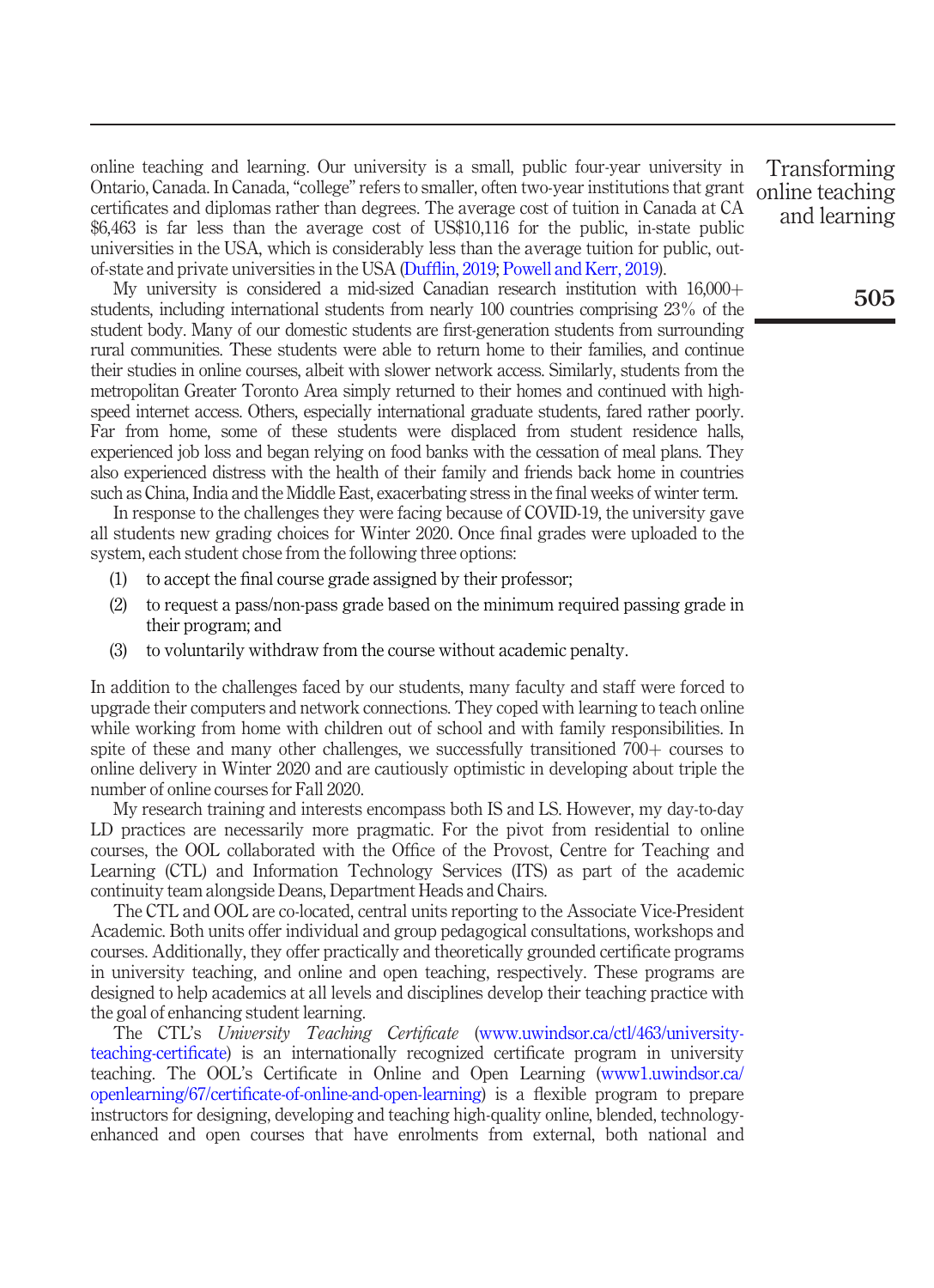international, colleges and universities. Our curricula overlap in teaching traditional instructional design approaches of constructive alignment [\(Biggs and Tang, 2011\)](#page-6-1); backward design [\(Fink, 2013\)](#page-7-2); and universal design for learning (Rose et al.[, 2014\)](#page-8-2). One course, Exploring the Edges of Online Teaching, is informed by evidence from the IS and LS, but we have postponed this year's offering of the course to deal with the crisis at hand.

During the online pivot, we focused on delivering just-in-time activities to cover fundamentals of online teaching: clear communication, content delivery and assessment using the institutional LMS, Blackboard and available video conferencing tools (Zoom, Microsoft Teams and Blackboard Collaborate Ultra "Virtual Classroom"). We drew on the oft-used Community of Inquiry model [\(Garrison](#page-7-3) et al., 2000) to highlight the overlapping elements of online education key to high-quality educational experiences: cognitive presence, social presence and teacher presence.

Understandably, many instructors felt overwhelmed with remote teaching. The OOL has been providing support and faculty professional development in online, open and hybrid learning and teaching since 2013. We have secured almost \$4m in funding since 2014 to develop online and open projects. Approximately 60 not 45% of faculty (238 of 562 not 624), including new hires, have participated in our faculty development workshops, institutes, courses and informal community of practice sessions since the pandemic began. Moreover, we have continued to offere individual consultations, departmental retreats and course and program design sprints for these individuals, but the rest had not signed up for this context for teaching and may need encouragement to participate before the Fall term.

However, in the years leading up to the pandemic, the demand for online learning in the larger academic context had grown at a pace outstripping overall enrolments in both the USA and Canada. For example, in the USA, online enrolments increased 5% between 2012 and 2016, whereas overall enrolments declined by almost 4% ([Seaman](#page-8-3) et al., 2018). In Canada, online enrolments increased even more, by 40% in universities and 60% in colleges, whereas overall enrolments grew by 2% [\(Donovan](#page-7-4) *et al.*, 2018). Nonetheless, a survey of online learning in Canada found significant barriers to quality online teaching, with the greatest challenge being the lack of faculty development not only for online teaching but also for teaching in general [\(Beetham and Sharpe, 2020](#page-6-0); [Donovan](#page-7-4) et al., 2018).

Starting on March 13, 2020, in response to the World Health Organization's declaration of a global pandemic because of COVID-19, the CTL and OOL offered voluntary, drop-in and scheduled departmental support for instructors transitioning to remote teaching. Initially, we were available for consultation both on campus and online, but all classes were cancelled for March 16th, 17th and 18th to resume in their new form of delivery on March 19th. We began working from home on March 18th after the University moved to an "essential services only" model where most of the faculty and staff are working remotely. The CTL and OOL started offered extended times for drop-in consultations in the Virtual Classroom named the "Blackboard Café" (BB-Café), coordinated sprints (30-45 min), facilitated workshops (2-3 h) and taught courses (five days intensive) to provide flexibility and choice of faculty development opportunities. Aside from situated workshops in a few departments, faculties and schools, attendance at the faculty development offerings were voluntary. CTL, OOL and student hires resolved 550 ITS ticket requests for teaching and learning support from March 1 to June 11, 2020.

A recurrent request that emerged in these faculty development opportunities were instructions on how to record video lectures. One explanation for this request may be based on the instructors' beliefs that this is online learning pedagogy, as in many massive open online courses, use a series of videos to transmit knowledge to students. Therefore, in addition to the demonstrations during the sprints and workshops, we provided short

ILS 121,7/8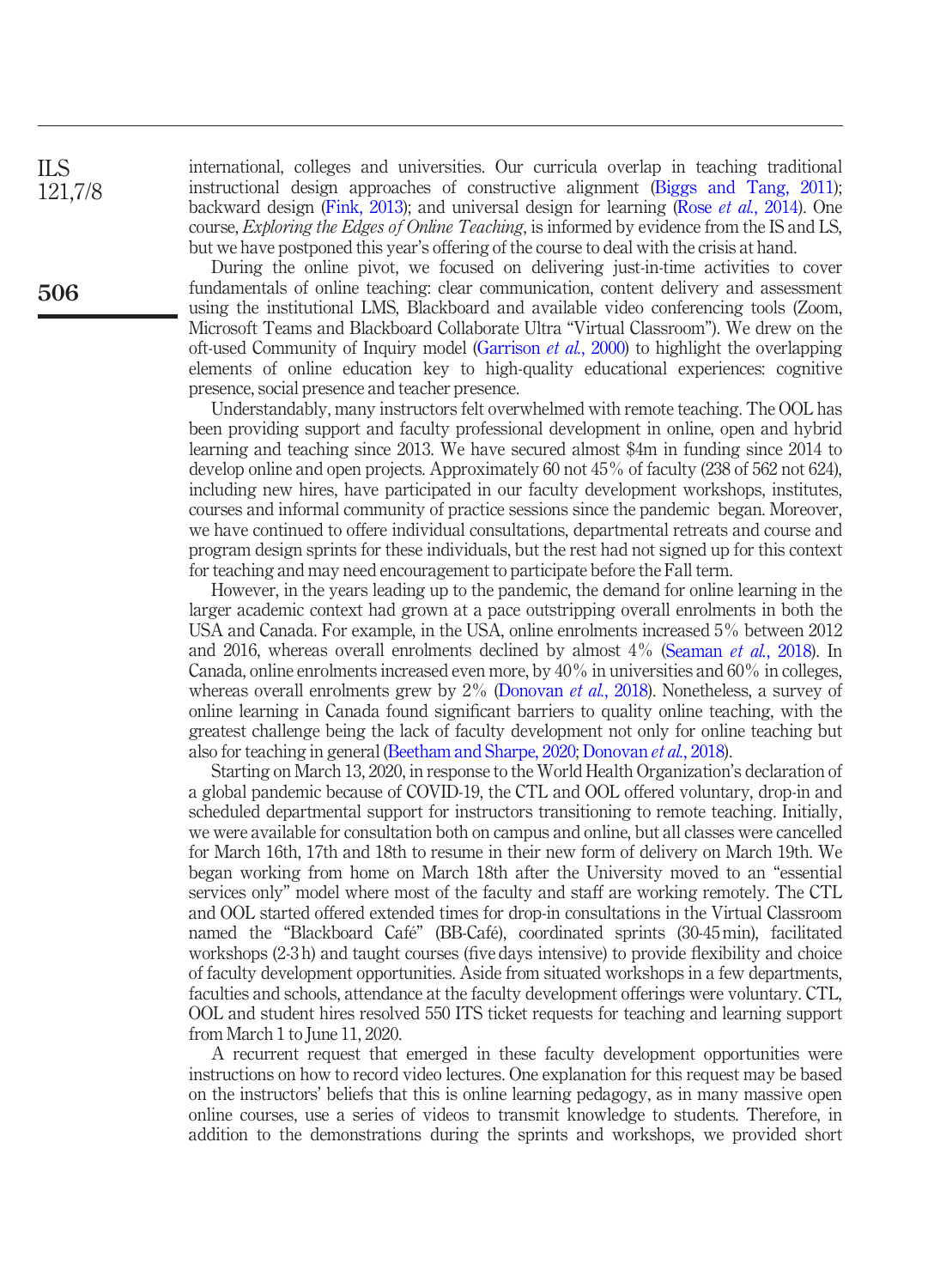instructional videos to show faculty how to record and share video content with students, primarily presentation slide screen recordings.

In addition to course delivery, our faculty required assistance with needed changes in assessment practices. As our regular online proctoring service was not available because of increased demand for these services, we advised faculty to create alternative assignments to high-stake, timed and invigilated final exams. For instructors who retained multiple-choice question exams for large-enrolment classes, using an open-source Blackboard Quiz Generator tool [\(https://github.com/college-of-southern-idaho/blackboard-quiz-generator](https://github.com/college-of-southern-idaho/blackboard-quiz-generator)) to convert questions into an appropriate file format for Blackboard was helpful because the manual entry of test items was laborious and time-consuming. Academic integrity is a central concern for many academics in online delivery, as they believe that it is easier for students to cheat online.

Our units also extended pedagogical/technological help desk via BB-Café drop-in hours, but also maintained availability for individual and group consultations tailored to the needs of particular faculties, departments and schools. For our commitment to service to the university during the transition to fully online teaching, we received personal thanks from the President, the Provost and many other members of the campus community. However, our small teams are still overextended, and we are in the process of hiring extra staff, largely contract LD and co-op students, to support increasing faculty development needs for online teaching in both the summer and upcoming fall terms.

One unique contribution to LD practice from the OOL is the Online Learning in a Hurry [\(http://oliah.ca/\)](http://oliah.ca/) project. The website features informal video podcast conversations (vodcasts) between our Special Projects Coordinator, Dave Cormier and many international scholars who champion open educational practices ([Cronin, 2019\)](#page-7-5) and critical digital pedagogy [\(Farrow, 2015\)](#page-7-6). Many of these scholars are members of the LD community. None are currently members of the IS and LS communities, although some belong to the digital humanities community represented in IS. I sincerely respect these colleagues for their unwavering commitment to humanizing digital teaching. They aim to empower learners by providing access to free or low-cost Open Educational Resources (OER), including open textbooks ([Jhangiani](#page-7-7) et al., 2018), and for innovative open pedagogy that recognizes student partner contributions to knowledge construction of OER ([DeRosa and Robison, 2015\)](#page-7-8).

#### Learning sciences

The LS an interdisciplinary field of scholarship focused on the study of how people learn and the development of new ideas, methods and ways of thinking about learning via a collaboration of researchers in educational psychology, cognitive science, computer science, anthropology and other disciplines ([Sawyer, 2014](#page-8-4)).

I argue that LS research focused on tools, techniques and ingredients for nuanced designs of learning [\(Neelen and Kirschner, 2020](#page-8-0)) are directly relevant to online teaching and learning. As described above, many of our faculty wanted to create video lecture recordings for their online course delivery. [Clark and Feldon \(2014\)](#page-7-9) suggest that multimedia such as videos provide a vehicle for instructors to deliver interactive and authentic learning activities, but caution that they are not a panacea. Using videos wrongly, for example, to record PowerPoint videos with spoken text alongside the same written text will increase students' cognitive load ([Mayer, 2003\)](#page-8-5). To apply LS research, LD can suggest instructors heed Mayer's multimedia principle of temporal contiguity to use images and spoken text at the same time. In addition, LD may suggest parsing long direct instruction videos into smaller segments, for example, worked examples to explain key concepts and show students how the instructor, a subject matter expert, extracts relevant information from a

Transforming online teaching and learning

507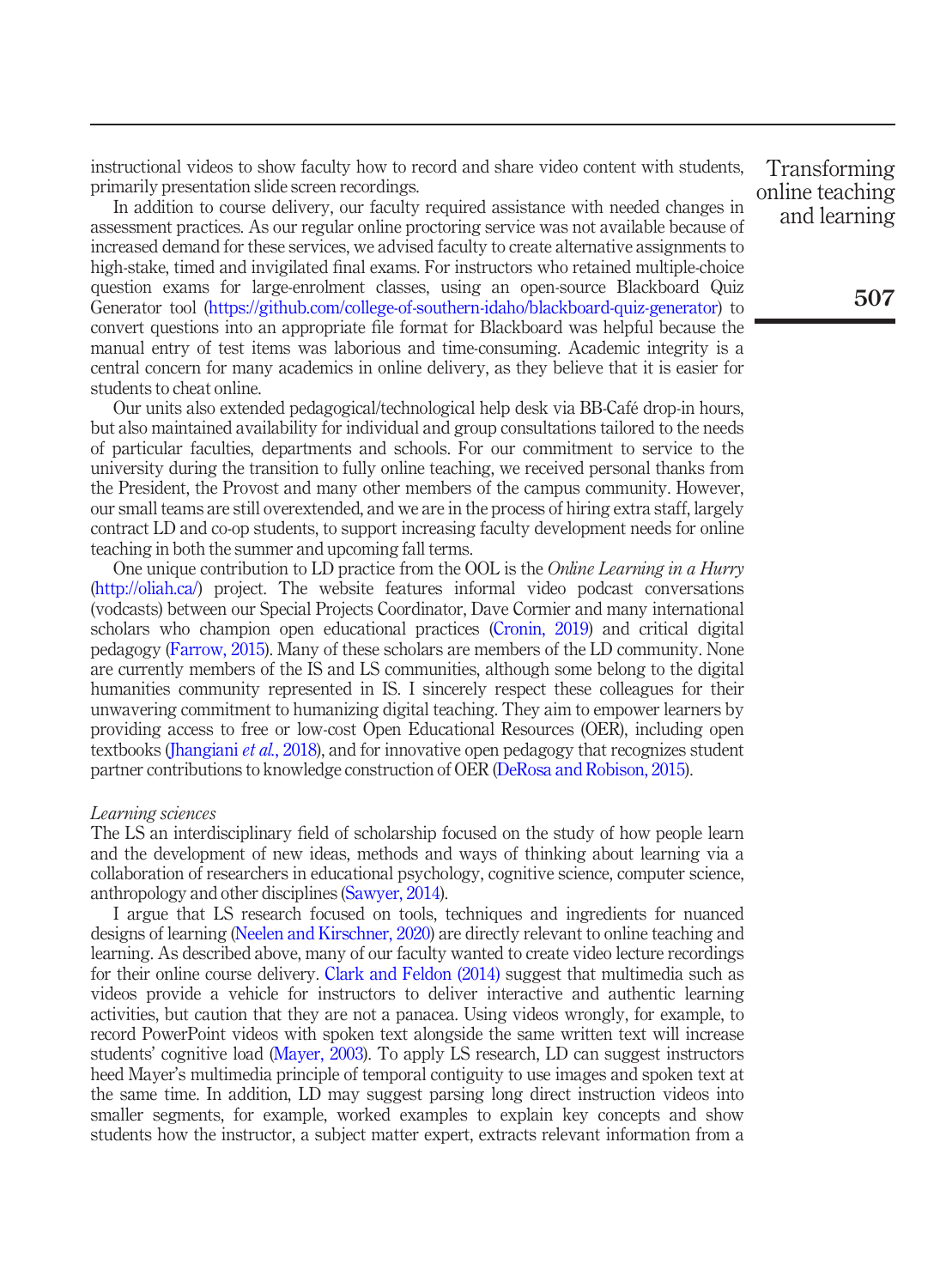ILS

121,7/8

508

complex problem ([van Merriënboer and Kirschner, 2018\)](#page-8-6). Shorter videos are not only more accessible to students with low-bandwidth connections but also encourage all students to practice spaced learning, where they benefit from short study sessions than trying to learn the same material in one long session [\(Neelen and Kirschner, 2020\)](#page-8-0). LD can also explain that quizzes accompanying the videos force students to engage in retrieval practice, or retrieve information from memory, which helps them learn more effectively than having them reading over their notes ([Adesope](#page-6-2) *et al.*, 2017).

Moreover, LS colleagues have also conducted self-directed and self-regulated learning research directly relevant to online teaching and learning. For example, in the USA, Canada and abroad, LS researchers have investigated students creating knowledge that is new to them in knowledge building communities, from kindergarten to higher education and workplace contexts. Knowledge building researchers have examined both individual reflective spaces (Brett et al.[, 2009;](#page-7-10) [Scardamalia and Bereiter, 2014\)](#page-8-7) as well as in computersupported collaborative learning environments ([Cacciamani](#page-7-11) et al., 2012; [Cesareni](#page-7-12) et al., 2015; [Chiu and Fujita, 2014](#page-7-13); Loperfido et al.[, 2014\)](#page-8-8). These studies emphasize the importance of creating a community online, in which students exercise epistemic agency or take on cognitive responsibility for their knowledge work. Surprisingly, LD who have recently embraced open pedagogy that empowers students as co-creators of knowledge ([DeRosa and](#page-7-8) [Robison, 2015\)](#page-7-8) and students as partners ([Cook-Sather](#page-7-14) et al., 2014) seem unfamiliar with Knowledge Building theory, pedagogy and technology [\(Scardamalia and Bereiter, 2014\)](#page-8-7), which has a long history that can be traced back to the 1980s and includes democratizing knowledge as one of its 12 principles.

## Information science

IS is a scholarly field or discipline that deals with "effective communication of information and information objects, particular knowledge records, among humans in the context of social, organizational and individual need for and use of information"[\(Saracevic, 2009](#page-8-9), p. 2570).

IS studies complement LS approaches by highlighting the role of information systems and computer–human interaction. The information retrieval and user/user cases research in IS can inform online teaching and learning in very pragmatic ways. For instance, most modern LMS and apps have a built-in tool to collect user data to analyse and graphically represent the data via dashboards. Such tools can allow instructors to analyse learner behaviour, epistemic beliefs and interactions with their instructor and peers in timely, meaningful and actionable ways to give learners formative assessment and assist with pedagogical decision-making ([Johnson](#page-7-15) et al., 2011; [Vatrapu](#page-8-10) et al., 2011).

Information retrieval, educational data mining and data science techniques from IS can shed light on LMS data and allow researchers to identify productive online collaborations ([Fujita and](#page-7-16) [Teplovs, 2009;](#page-7-16) [Teplovs and Fujita, 2013](#page-8-11)) and provide micro-analysis of learner behaviours that facilitate productive online discussions [\(Chiu and Fujita, 2014](#page-7-13)). Learning analytics is of great interest to my provincial (state) government that privileges performance metrics to determine funding to postsecondary institutions. Data use concerns our open education and critical digital pedagogy colleagues a great deal. They highlight concerns for the ethics of collecting personal data, the threat to privacy and big brother surveillance to further nefarious ideological agendas. An open, transparent and respectful conversation on the guiding principles, policies and procedures for learning analytics may appease their concerns about algorithms and AI and how it may or not affect a human agency in negative ways.

For LD to apply such IS research to practice, however, scholars will need to communicate the evidence-informed online teaching and learning techniques in simpler, more accessible and pragmatic ways than traditional, research articles in journals. IS researchers would benefit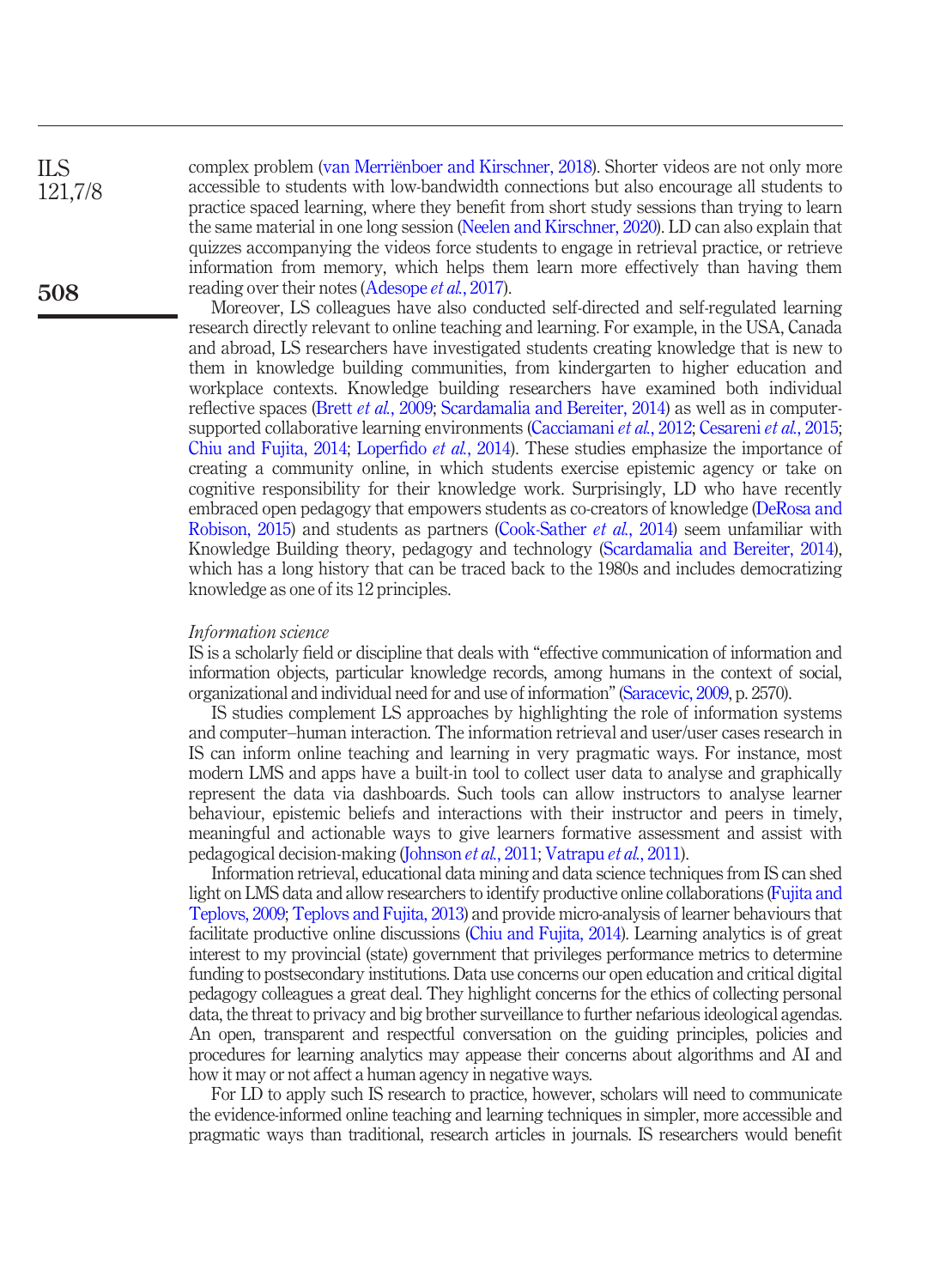from following in [Neelen and Kirschner](#page-8-0)'s (2020) steps to clarify the contribution of IS research to LD. Neelen and Kirschner counter common fallacies and myths that LD professionals espouse with evidence from LS research, but with practical examples and tools that are readily available, such as computer programs for word processing, spreadsheets, search engines, as well as ways of using tools such as a stylus for digital note-taking.

Both IS and LS researchers would be well served by following the example of open and critical digital pedagogy scholars to mobilize their knowledge using open-licensed and free educational resources shared via Twitter, blog posts, infographics, YouTube videos, open textbooks, courses and digital pedagogy labs or practitioner workshops to help LD and higher education teachers become aware of evidence-informed practices using social media. For example, Tweeting out links to OERs that feature short instructional videos, shared Google Docs and open textbooks with engaging interactive elements created with tools such as H5P will enable LD to put IS and LS research into practice.

# Conclusion

In this viewpoint paper, I aimed to provide an overview of the pragmatic work of LD to help members of the IS and LS communities understand how evidence-informed learning design of online teaching and online learning in higher education is relevant to their research agendas and the ways in which they can contribute to this growing field.

I illustrated the pragmatic work of LD by describing the online pivot at one small, public Canadian university during the global coronavirus pandemic. LD rose to the challenge of supporting faculty to transition to online teaching. Beyond providing basic instructional design principles such as constructive alignment, backward design and UDL, LD offered faculty instruction in multimedia production, specifically video production and how to share these resources with students and colleagues. LD also introduced ways to build engagement in online courses through creating learning communities in online courses in which students shared responsibility for self-directed and self-regulated learning with the instructor.

The brief overviews of the LS and IS research indicate that LS and IS researchers have much to contribute to LD. However, mobilizing knowledge from these scholarly fields will require effort, particularly since LD professionals are currently not members of the IS and LS communities. Starting a collegial conversation that includes voices from open educational practices and critical digital pedagogy scholars may be a powerful vehicle to transform online teaching and learning design. We have much to learn from our colleagues in terms of disseminating our research in pragmatic ways via social media, OER repositories and open educational platforms. The coronavirus crisis places higher education as we know it at peril, but it also presents an unprecedented opportunity for us to examine the researchpraxis nexus in online learning design *vis-à-vis* digital divide issues faced by precarious contingent faculty and diverse students and promote pedagogies of care and empathy for other humans.

## References

<span id="page-6-2"></span>Adesope, O.O., Trevisan, D.A. and Sunarajan, N. (2017), "Rethinking the use of tests: a meta-analysis of practice testing", Review of Educational Research, Vol. 87 No. 3, pp. 659-701.

- <span id="page-6-0"></span>Beetham, H. and Sharpe, R. (2020), Rethinking Pedagogy for the Digital Age: Principles and Practices of Design, 3rd ed., Routledge.
- <span id="page-6-1"></span>Biggs, J.B. and Tang, C. (2011), Teaching for Quality Learning at University, 4th ed., McGraw Hill Education and Open University Press.

Transforming online teaching and learning

509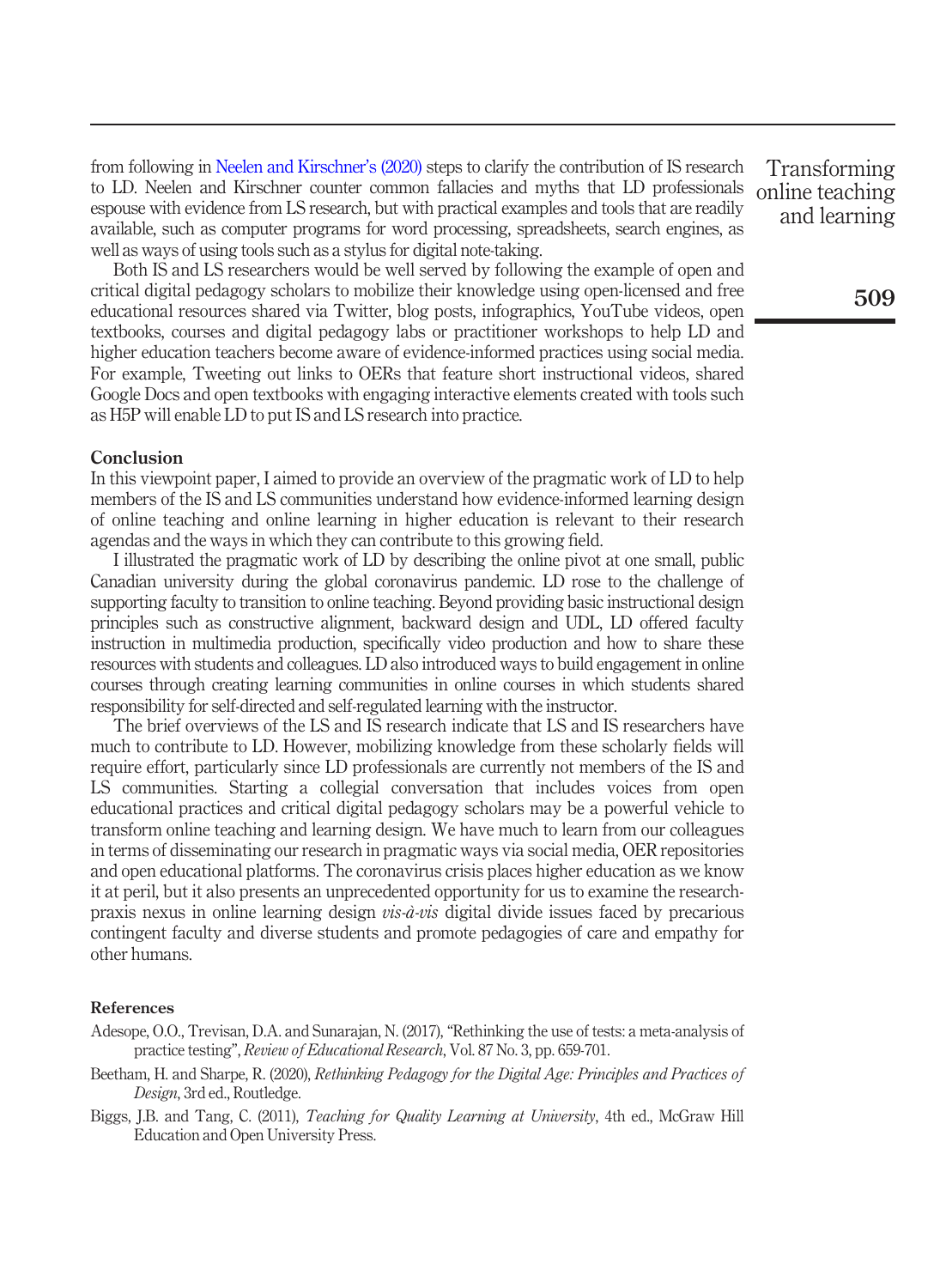<span id="page-7-16"></span><span id="page-7-15"></span><span id="page-7-14"></span><span id="page-7-13"></span><span id="page-7-12"></span><span id="page-7-11"></span><span id="page-7-10"></span><span id="page-7-9"></span><span id="page-7-8"></span><span id="page-7-7"></span><span id="page-7-6"></span><span id="page-7-5"></span><span id="page-7-4"></span><span id="page-7-3"></span><span id="page-7-2"></span><span id="page-7-1"></span><span id="page-7-0"></span>

| <b>ILS</b><br>121,7/8 | Brett, C., Forrester, B. and Fujita, N. (2009), "Online learning journals as an instructional and self-<br>assessment tool for epistemological growth", Canadian Journal of Learning and Technology, Vol. 35                                                                                                                                                                                                                                         |
|-----------------------|------------------------------------------------------------------------------------------------------------------------------------------------------------------------------------------------------------------------------------------------------------------------------------------------------------------------------------------------------------------------------------------------------------------------------------------------------|
|                       | No. 1, available at: www.cjlt.ca/index.php/cjlt/article/view/517/247 (accessed 18 June 2020).<br>Cacciamani, S., Cesareni, D., Martini, F., Ferrini, T. and Fujita, N. (2012), "Influence of participation,<br>facilitator styles, and metacognitive reflection on knowledge building in online university<br>courses", <i>Computers and Education</i> , Vol. 58 No. 3, pp. 874-884.                                                                 |
| 510                   | Casey, N. (2020), "College made them feel equal. The virus exposed how unequal their lives are",<br>New York Times, available at: www.nytimes.com/2020/04/04/us/politics/coronavirus-zoom-<br>college-classes.html (accessed 18 June 2020).                                                                                                                                                                                                          |
|                       | Cesareni, D., Cacciamani, S. and Fujita, N. (2015), "Role taking and knowledge building in a blended<br>university course", International Journal of Computer-Supported Collaborative Learning, Vol. 11<br>No. 1, pp. 9-39.                                                                                                                                                                                                                          |
|                       | Chiu, M.M. and Fujita, N. (2014), "Statistical discourse analysis: a method for modeling online<br>discussion processes", <i>Journal of Learning Analytics</i> , Vol. 1 No. 3, pp. 61-83.                                                                                                                                                                                                                                                            |
|                       | Clark, R.E. and Feldon, D.F (2014), "Ten common but questionable principles of multimedia learning",<br>in Mayer, R.E. (Ed.), The Cambridge Handbook of Multimedia Learning, (2nd ed.), Cambridge<br>University Press, pp. 151-173.                                                                                                                                                                                                                  |
|                       | Cook-Sather, A., Bovill, C. and Felten, P. (2014), Engaging Students as Partners in Learning and<br><i>Teaching: A Guide for Faculty, Jossey-Bass.</i>                                                                                                                                                                                                                                                                                               |
|                       | Cronin, C. (2019), "Conceptualising OEP: a review of theoretical and empirical literature in open<br>educational practices", Open Praxis, Vol. 10 No. 2, pp. 127-143.                                                                                                                                                                                                                                                                                |
|                       | DeRosa, R. and Robison, S. (2015), "From OER to open pedagogy: harnessing the power of open", in<br>Jhangiani, R. and Biswas-Diener, R. (Eds), Open: The Philosophy and Practices That Are<br>Revolutionalizing Education and Science, Ubiquity Press, available at: www.ubiquitypress.com/<br>site/books/10.5334/bbc/read/?loc=002.xhtml (accessed 18 June 2020).                                                                                   |
|                       | Donovan, T., Bates, T., Seaman, J., Mayer, D., Martel, É., Paul, R., Desbiens, B., Forssman, V. and<br>Poulin, R. (2018), Tracking online and distance education in Canadian universities and colleges:<br>2018 Canadian National Survey of Online and Distance Education - Technical Report, Canadian<br>Digital Learning Research Association, available at: https://onlinelearningsurveycanada.ca/<br>publications-2018/ (accessed 18 June 2020). |
|                       | Dufflin, E. (2019), "Canada: tuition fee for full-time Canadian undergraduates 2019/20, by field", available<br>at: www.statista.com/statistics/449121/tuition-fee-for-full-time-canadian-undergraduates-by-field-<br>of-study/ (accessed 18 June 2020).                                                                                                                                                                                             |
|                       | Farrow, R. (2015), "Open education and critical pedagogy", Learning, Media and Technology, Vol. 42<br>No. 2, pp. 130-146.                                                                                                                                                                                                                                                                                                                            |
|                       | Fink, L.D. (2013), Creating Significant Learning Experiences: An Integrated Approach to Designing<br>College Courses, Jossey-Bass.                                                                                                                                                                                                                                                                                                                   |
|                       | Fujita, N. and Teplovs, C. (2009), "Automating analysis of collaborative discourse: identifying idea<br>clusters", in O'Malley, C., Suthers, D., Reimann, P. and Dimitracopoulou, A. (Eds), Computer<br>Supported Collaborative Learning Practices, Wiley Online Library, pp. 162-164.                                                                                                                                                               |
|                       | Garrison, D.R., Anderson, T. and Archer, W. (2000), "Critical inquiry in a text-based environment: computer<br>conferencing in higher education", The Internet and Higher Education, Vol. 2 Nos 2/3, pp. 1-19.                                                                                                                                                                                                                                       |
|                       | Jhangiani, R.S., Dastur, F.N., LeGrand, R. and Penner, K. (2018), "As good or better than commercial<br>textbooks: students' perceptions and outcomes from using open digital and open print<br>textbooks", The Canadian Journal for the Scholarship of Teaching and Learning, Vol. 9 No. 1,<br>available at: https://ir.lib.uwo.ca/cjsotl_rcacea/vol9/iss1/5/                                                                                       |
|                       | Johnson, M., Bull, S., Reimann, P. and Fujita, N. (2011), "Epistemic beliefs and open learner models", in<br>Perez Marin, D., Kravcik, M. and Santos, O.C. (Eds), Proceedings of the International Workshop<br>on Personalization Approaches in Learning Environments, Springer, pp. 19-24.                                                                                                                                                          |
|                       |                                                                                                                                                                                                                                                                                                                                                                                                                                                      |